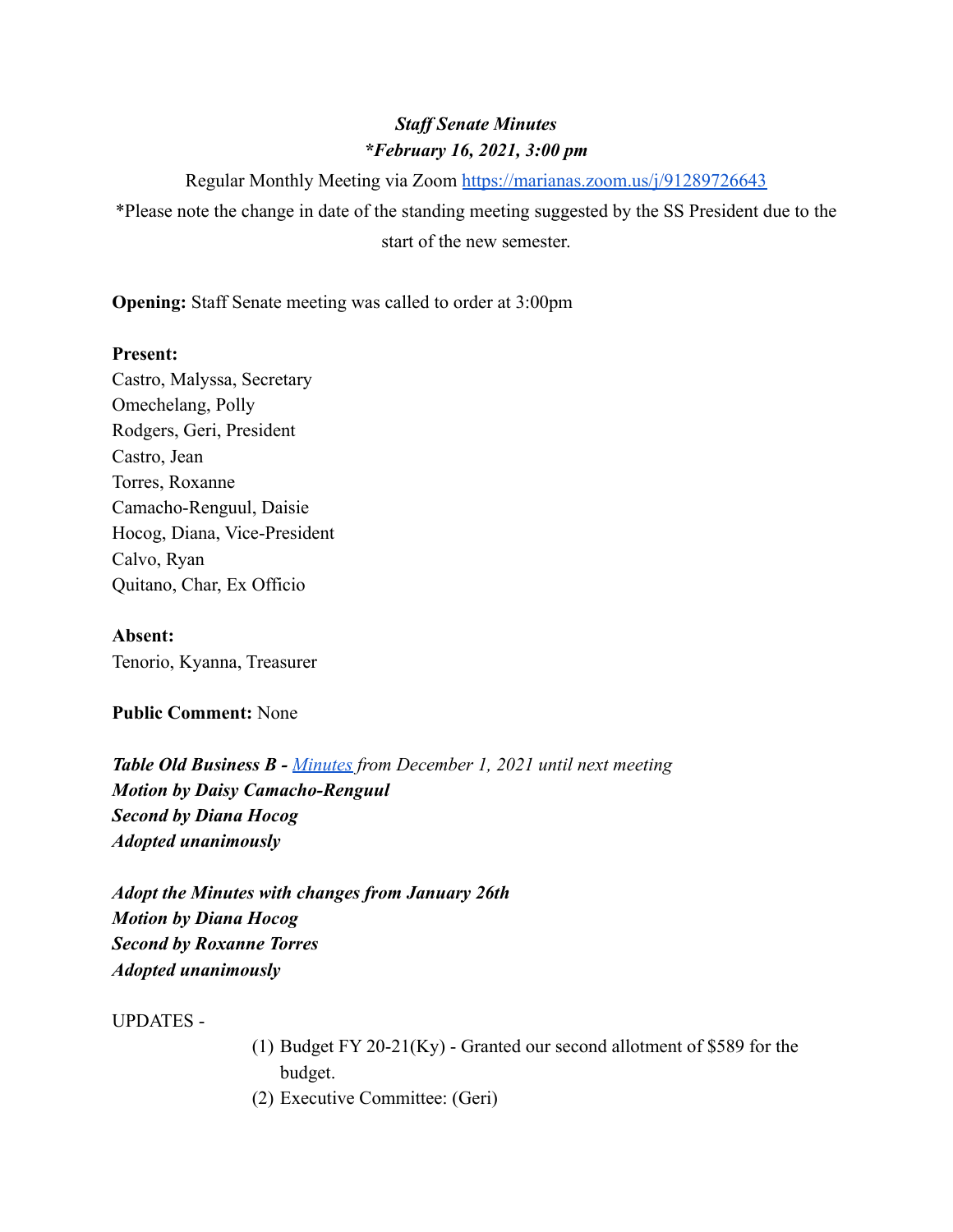- *(a) First round of presidential search is almost complete, the committee will make their three recommendations, on Thursday, March 18th.*
- *(b) Even amount of people who are local and from off island. All male.*
- (3) Policy Committee: Staff of the Quarter (Ryan) \*Rox
	- *(a) Ms. Geri mentioned there are 33 responses for the Staff of the Quarter.*
		- *(i) We will ask for Ms. Helen to send out another email because March 1st is the deadline to submit nominations*
		- *(ii) Three people are in the running.*
			- *1) Polly from HRO suggested that we make the announcement the first week of April.*

### Bylaws-continuation:

- *Ms. Geri suggested that in the vision and mission, to strike the adoption, it isn't necessary.*
- *- First section in the article three What is the purpose of 8 or 9 staff members?*
	- *Ms. Daisie mentioned it had to do with the departments and that it has changed over the years. We had a challenge to get representatives because of the organizational work chart. At the time the organization chart was different. We will keep it at 8 or*
	- *- What does it mean? "General council or assistant to the president."*
		- *- Ms. Daisie members of the staff senate also supervisors. "I didn't want to be a staff employee and have my supervisor or the dean hear my complaints." The reason for the statement. Who will represent the employees.*
	- *- The people sitting in the Leadership team would be the general council.*
		- *- Ms. Geri recommends we strike the "general council" because we do not have one at the moment.*
		- *- Note: Need to know where Program Managers are situated in the breakdown? Are they part of leadership/administrative or part of staff?*

*Motion to strike Section 2. Full Membership little ii. "general council or assistant to the president" Motioned by Daisie Camacho-Renguul Second by Diana Hocog Adopted unanimously*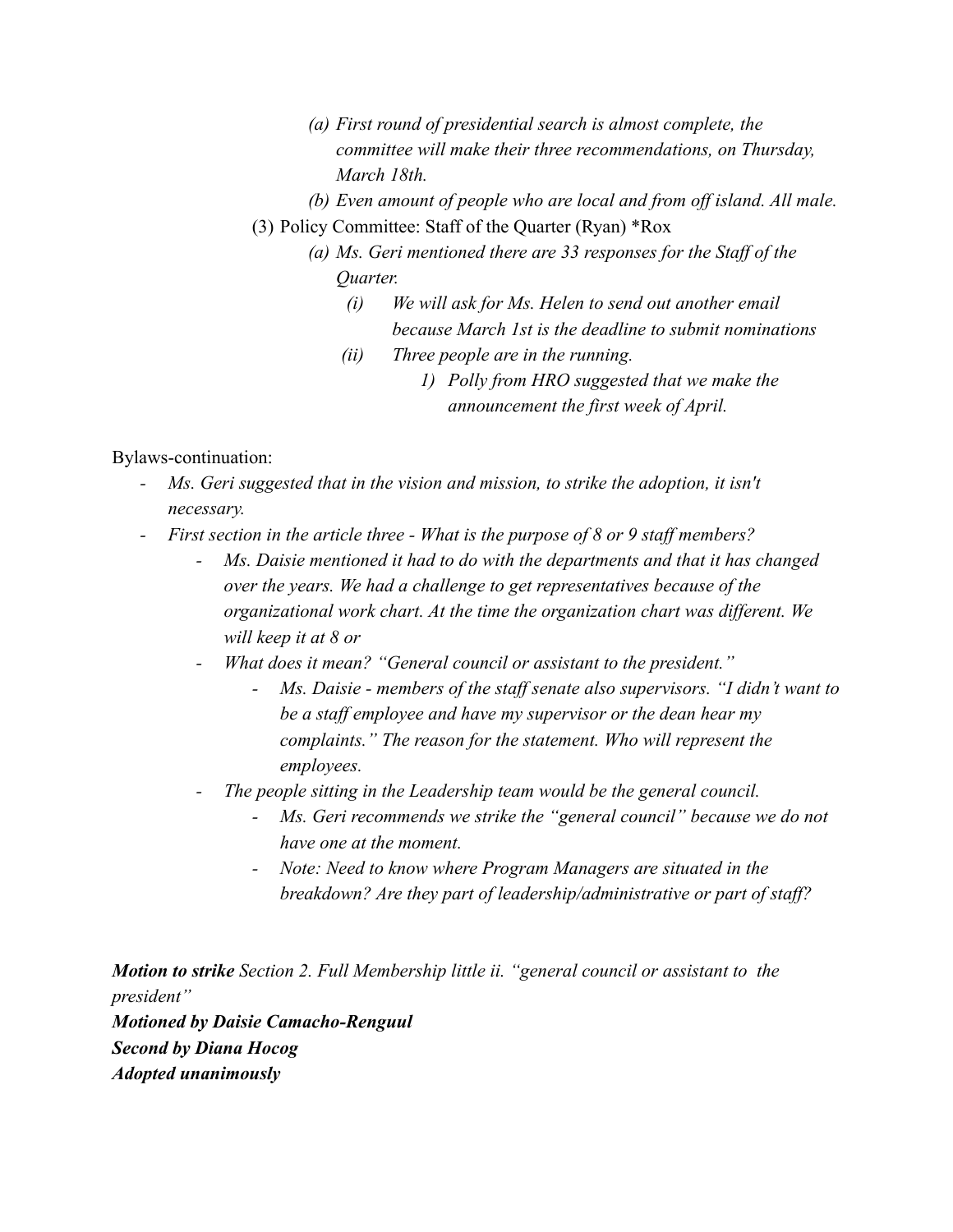- *- Section 3 under Full Membership. letter d, will be striked since it is repetitive.*
- *- Suggestion to change under, general election, letter c.*

*Motion to make a change under General Election, letter D. "who are qualified" Motioned by Roxanne Torres Second by Polly Omechelang Adopted unanimously*

- *- Under Term of Office, letter b we need clarification on what "....the Staff Senator or qualified person is?*
	- *- Ms. Daisie mentioned that it may mean "senators at large" or an employee that is appointed by the president if there aren't enough representatives from the staff.*
	- *- Ms. Geri suggested that we leave it for everyone to look over. We will look into it a little more.*
- *- Ex-officio Char verified that in order to have an appointed employee to be a senator, they have to have their record embedded.*
- *- So based on letter b, if for example since Diana is serving her second term, she would not run for the next term, however, if no one else would like to serve as the ninth person in the senate then we would ask her to stay on for the third term.*
	- *- Eight of us expire in two years.*
	- *- Also add that, "also approved by the current senators"*
- *- Under Officers, number 7 add "and assembly meetings."*

*Motion to add "and assembly meetings" under President duties. Motioned by Malyssa Castro Second by Daisie Camacho-Renguul Adopted unanimously*

- *- Under vice president we striked number 4.*
- *- Under secretary, number two, we striked "to the NMC Online Hard Drive (Drive "O")*
- *- Meetings times we changed to one assembly per semester.*
- *- Under Agenda For Senate Meetings, suggestion to strike "Secretary/Treasurer" and replace it with "executive committee".*

*Motion to replace Secretary/Treasurer and replace it with "executive committee". Motioned by Polly Omechelang Second by Roxanne Torres*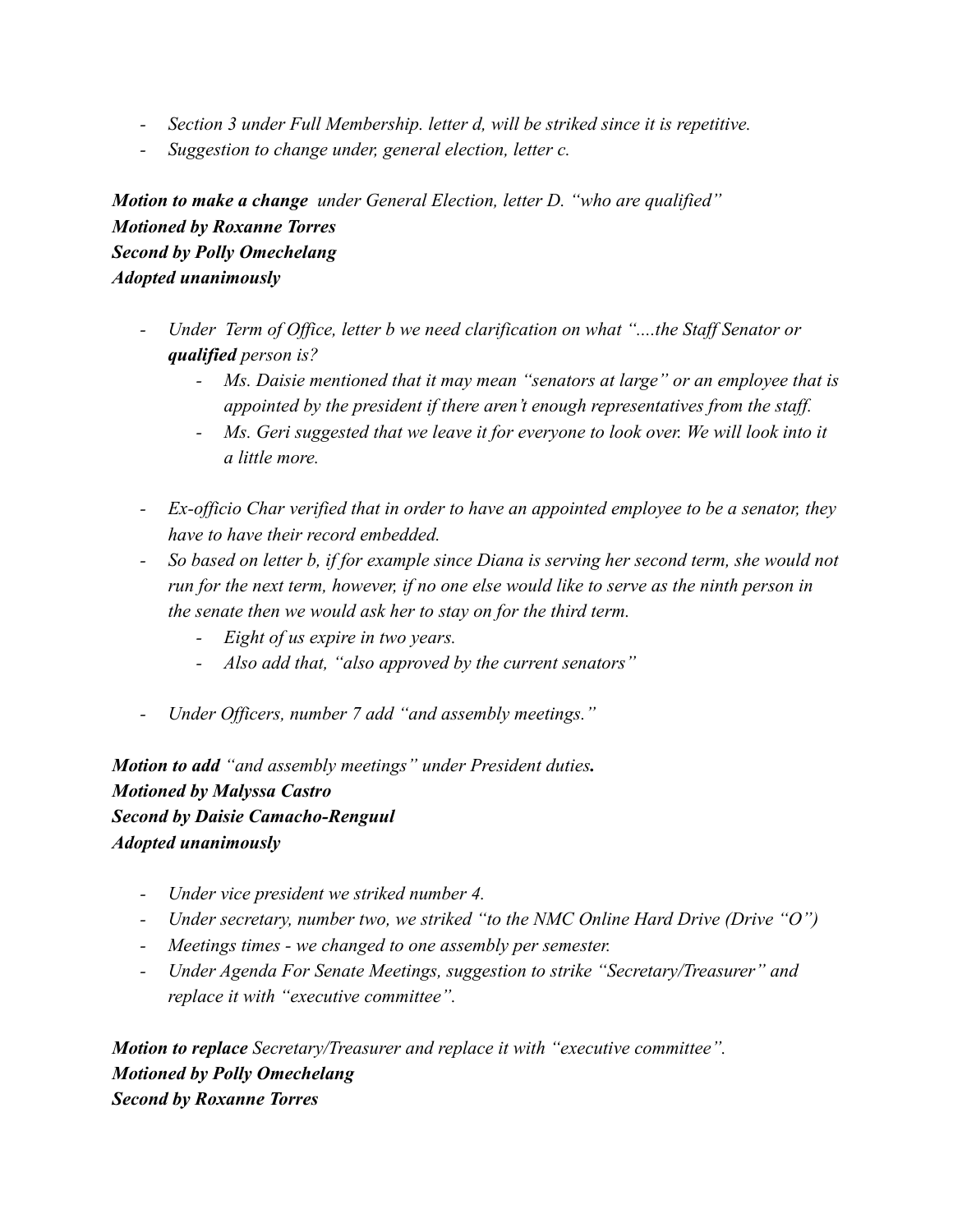#### *Adopted unanimously*

- *- Under committees, little i, number two suggesting to add "and assembly meetings"*
- *- Suggestion to put an attendance policy in place. Ms. Daisie will share GCCs policy.*
- *- We will work on number X, page 9*

*Motion to table bylaws until March 16th meeting Motioned by Diana Hocog Second by Roxanne Torres Adopted unanimously*

- (4) Flextime
	- (a) Ms. Geri mentioned that most agreed to keep it the way it is. It is working.
	- (b) If the new policy is put in place, CREES and IT departments will have an issue trying to have the employees get approval and have them use the hours within the same pay period.
	- (c) Ms. Diana mentioned that there might be employees who take advantage of the system.
	- (d) Maly mentioned that the system now works for her department.
	- (e) Some departments are not able to use the hours because they are just so busy.
	- (f) Ms. Daisie mentioned that a while ago they keep a log, you fill out a leave form to keep track of the hours owed.
		- (i) They use an internal system and the reason for the leave form is just to keep track even if it doesn't get turned into payroll.
	- (g) OPA does not allow flextime. You must be paid the hours you work.
	- (h) Last year, one staff member had 16hrs CT for months/years and that is an audit finding because they are supposed to take it.
	- (i) Suggestion that each office should have their own procedure.
- Ms. Geri asked that we extend the meeting for 10 more minutes.
- Ex-officio Ms. Char Quitano agrees with everyone's comments.
- Under Vice President, page 10/11, duties
	- PROAC is asking if we can amend our bylaws to make it so that it is not tied to the vice president and make it anyone who is in the Staff Senate.